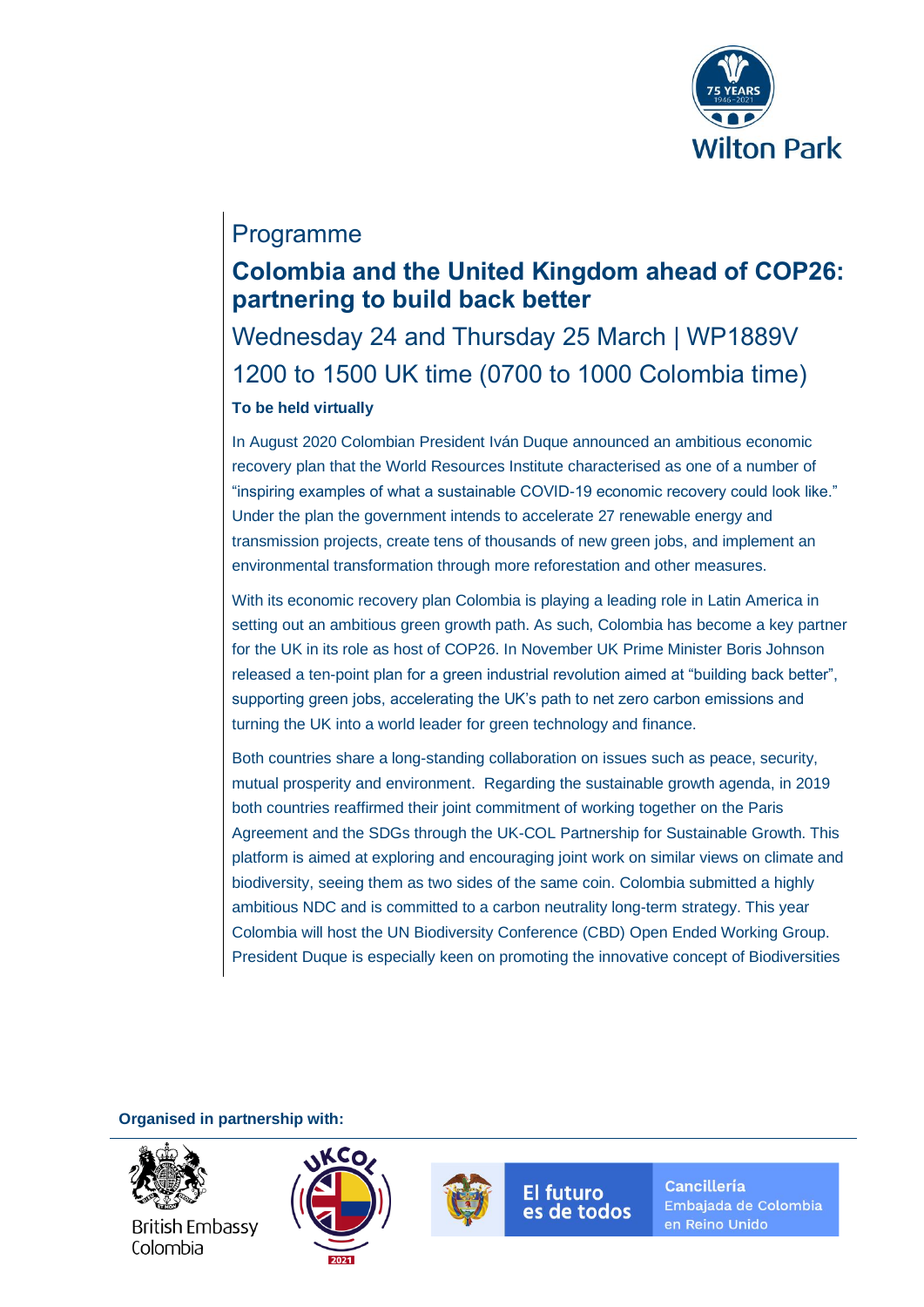and a Global Alliance to protect Andean moorlands ("paramos" - unique ecosystems critical for water resources).

#### **Objectives**

This joint UK-Colombia conference, under the umbrella of the Year of UK-Colombia 2021, will explore how the two countries can further strengthen their partnership in support of sustainable energy transition, green growth, and far-reaching COP26 outcomes. The conference will allow deeper discussion of how Colombia can support the relevant COP26 campaigns, especially with regard to nature-based solutions, and demonstrate the synergy of the climate and biodiversity agendas. The conference will also provide a forum to examine how UK technological capabilities as well as trade and investment policy can help Colombia in delivering on its climate ambitions.

In summary the conference aims to:

- Support each country's objectives for building back better and for a successful COP26 with ambitious outcomes.
- Highlight and strengthen Colombia's regional leadership role in developing a sustainable COVID-19 economic recovery plan and in encouraging its neighbours to be more ambitious in their COP26 goals.
- Examine how success in building back better can bring wider benefits to joint work on supporting peace, reducing deforestation and its drivers (e.g. illicit economies), tackling inequality, promoting gender and better human rights, and supporting better and greater trade and investment.
- Provide an opportunity to strengthen bilateral relations, including by helping to change outdated UK perceptions of Colombia and vice-versa – a key overarching aim of the UKCOL 2021 programme.
- Offer, as a virtual event, an opportunity for digital engagement with new audiences in both countries, including younger audiences, who view climate change as a key global priority.

## **Wednesday 24 March**

## **Day 1: Exchanging ideas for a sustainable economic recovery**

| 1145-1200 | Join meeting                                                                                     |
|-----------|--------------------------------------------------------------------------------------------------|
| 1200-1210 | <b>Welcome and introduction</b>                                                                  |
|           | <b>Robert Grant</b><br>Programme Director, Wilton Park, Steyning                                 |
| 1210-1320 | 1. Building back better: challenges and opportunities of a sustainable<br>economic recovery      |
|           | Juan Pablo Zarate<br>Deputy Minister of Finance, Ministry of Finance and Public Credit, Colombia |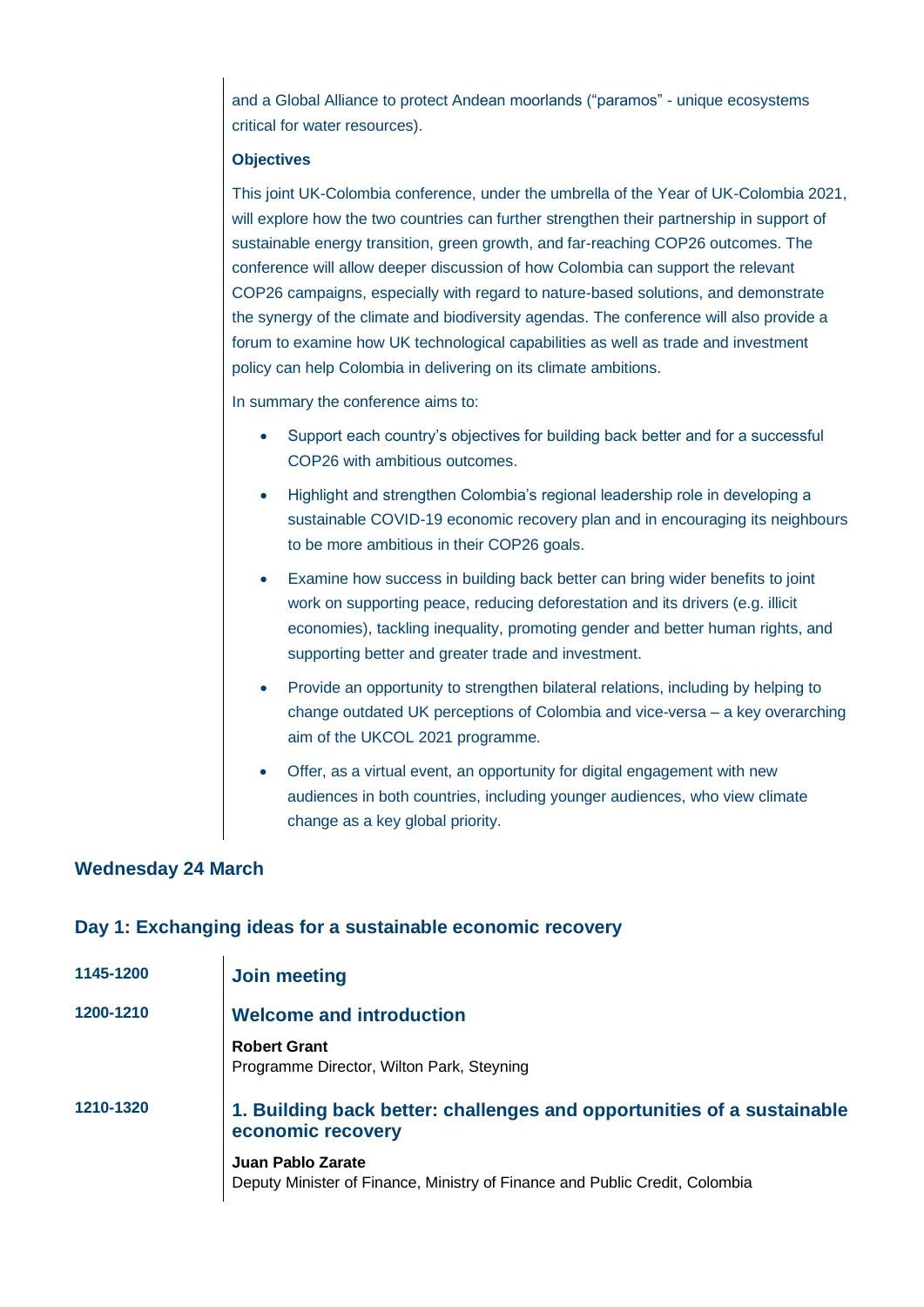## **Cath Bremner**

Director, International Energy and Climate Finance, Department for Business, Energy and Industrial Strategy (BEIS), United Kingdom

## **1320-1330 Break**

## **1330-1430 2. Breakout groups: What is needed to build back better to achieve sustainable green growth and carbon neutrality?**

## **Group 1: Clean energy transition**

What is the current situation of the clean energy transition in your country? What is going well? What is missing? What are the obstacles to filling in the gaps? How can those obstacles be overcome?

### **Lead off speaker: Alejandra Bernal Guzman**

Head of International Affairs, Ministry of Mines and Energy, Colombia

#### **Facilitator: Anthony Preston**

Deputy Consul General, Rio De Janeiro, Foreign, Commonwealth & Development Office, United Kingdom

## **Group 2: Nature based solutions contributing to an economic recovery**

What is the current situation of nature based solutions in your country? What is going well in terms of NBS contributing to economic recovery and NDC's? What is missing? What are the obstacles to filling in the gaps? How can those obstacles be overcome?

#### **Lead off speaker: Nicolas Galarza**

Vice Minister, Environmental Territorial Planning, Ministry of Environment and Sustainable Development, Colombia

#### **Facilitator: Laura Chappell**

Deputy Director, Department for Business, Energy and Industrial Strategy (BEIS), United Kingdom

### **Group 3: Green finance and sustainable investment**

What is the current situation of the green finance and sustainable investment in your country? What is going well? What is missing? What are the obstacles to filling in the gaps? How can those obstacles be overcome?

#### **Lead off speaker: Jeremy Gorelick**

Strategic Advisor, Green Finance Institute, United States of America

#### **Facilitator: Santiago Aparicio**

Director, Environment and Sustainable Development, National Planning Department (DNP), Colombia

## **Group 4: Clean mobility: electric vehicles and public transport**

What is the current situation of the clean mobility: electric vehicles and public transport in your country? What is going well? What is missing? What are the obstacles to filling in the gaps? How can those obstacles be overcome?

#### **Lead off speaker: Carlos Marín**

Mayor, Government of Manizales, Colombia

#### **Facilitator: Gibet Camós**

Transportation Specialist in the Infrastructure Sector, Inter-American Development Bank (IADB), Colombia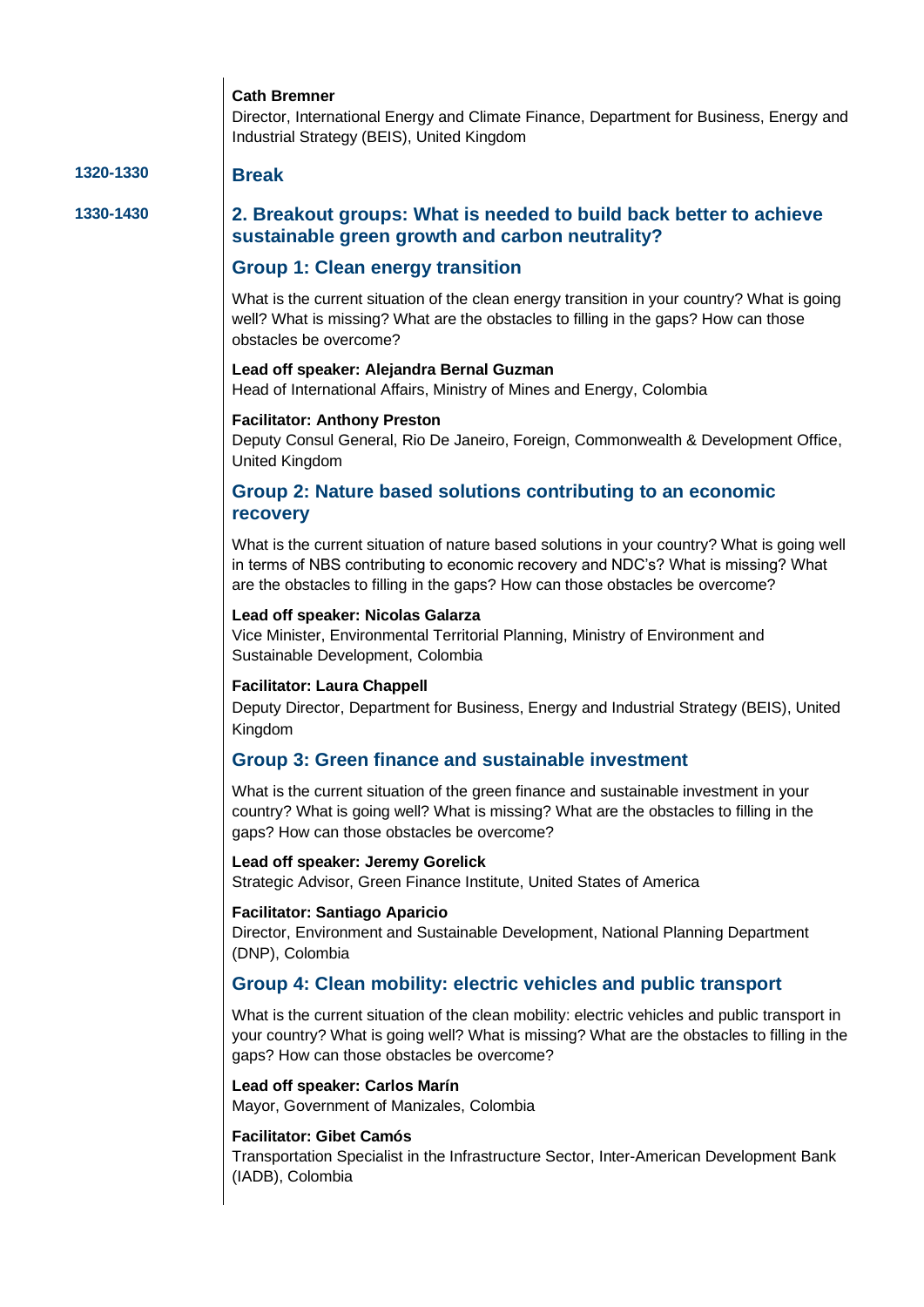|           | Group 5: peace and stability as key foundations for building back<br><b>better</b>                                                                                                                                                                   |
|-----------|------------------------------------------------------------------------------------------------------------------------------------------------------------------------------------------------------------------------------------------------------|
|           | What is the current situation of the peace and stability as key foundations for building<br>back better in your country? What is going well? What is missing? What are the obstacles<br>to filling in the gaps? How can those obstacles be overcome? |
|           | Lead off speaker: Emilio Archila<br>Presidential Advisor, Colombia                                                                                                                                                                                   |
|           | <b>Facilitator: Adam Forbes</b><br>Conflict, Stability and Security Fund, Foreign, Commonwealth and Development Office<br>(FCDO), United Kingdom                                                                                                     |
| 1430-1455 | 3. Feedback Session                                                                                                                                                                                                                                  |
|           | Feedback from breakout groups                                                                                                                                                                                                                        |
| 1455-1500 | 4. Closing summary of Day 1                                                                                                                                                                                                                          |
| 1500-1530 | <b>Optional informal networking session</b>                                                                                                                                                                                                          |

## **Thursday 25 March**

## **Day 2: Joint work and bilateral cooperation**

| 1145-1200 | <b>Join meeting</b>                                                                                                                                                                                                                                                                               |
|-----------|---------------------------------------------------------------------------------------------------------------------------------------------------------------------------------------------------------------------------------------------------------------------------------------------------|
| 1200-1225 | <b>Summary of Day 1</b><br>Summary of previous day's conversation and introduction to today's agenda.                                                                                                                                                                                             |
|           | Anne-Marie Trevelyan (video message)<br>Minister for Business, Energy and Clean Growth and International Champion on<br>Adaptation and Resilience for the COP26 Presidency, Department for Business, Energy<br>and Industrial Strategy (BEIS), United Kingdom                                     |
|           | Laura Arciniegas<br>Director, Economic, Social and Environmental, Ministry of Foreign Affairs, Colombia                                                                                                                                                                                           |
|           | <b>Fiona Clouder</b><br>Regional Ambassador, Latin America & Caribbean, COP26, Foreign, Commonwealth and<br>Development Office (FCDO), United Kingdom                                                                                                                                             |
| 1225-1325 | 1. Breakout groups: how can building back better be implemented?                                                                                                                                                                                                                                  |
|           | <b>Group 1: Role of partnerships</b>                                                                                                                                                                                                                                                              |
|           | How can current partnerships adapt to evolving challenges, such as NDC<br>implementation? Do the recovery plans create any new challenges and opportunities for<br>partnerships? How can the UK-COL current collaboration address those challenges?<br>How can our partnership be more effective? |
|           | <b>Speaker: Jenny McInnes</b><br>Deputy Director for International Climate Finance at the Department for Business, Energy<br>and Industrial Strategy (BEIS), United Kingdom                                                                                                                       |
|           | <b>Facilitator: Ricardo Lozano</b><br>Consul General of Colombia in London, Ministry of Foreign Affairs, Colombia                                                                                                                                                                                 |